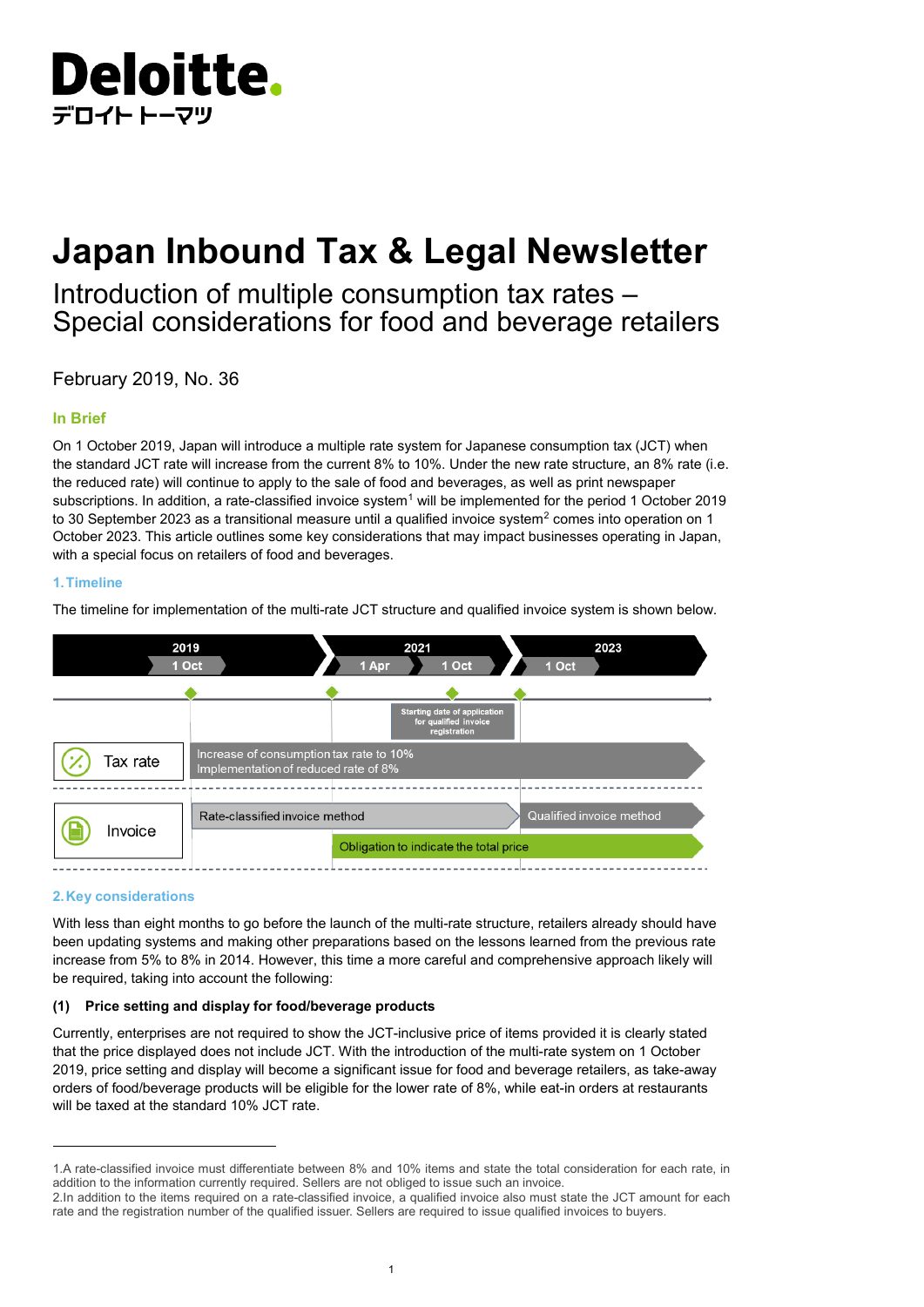Enterprises offering both take-away and eat-in food/beverage items generally may set prices themselves and therefore, under certain conditions, may set a higher JCT-exclusive price for take-away items than for eat-in items, with the result that JCT-inclusive prices for both are equal.

#### **(2) Store operations for food/beverage retailers**

Stores selling both take-away and eat-in items will be responsible for developing procedures to determine the applicable rate (i.e. 8% or 10%) for each item. Retailers generally will need to make this determination based on the consumer's declaration of whether the items are being purchased to take away or eat in.

However, retailers such as supermarkets that may provide a space with tables and chairs will need to consider how to treat customers who consume on the premises food or beverage products declared as takeaway. Guidance on the multiple-rate system issued in November 2018 states that if consumption in such a space is prohibited and no consumption takes place there in practice, the space would not be considered as an eat-in space and the store would be allowed to apply the lower 8% rate to any food/beverage sales.

#### **(3) Own brand items**

Retailers generally apply a rate of JCT based on related purchases and therefore do not need to determine the applicable JCT rate independently. However, where retailers sell food/beverages internally developed by themselves (e.g. own brand items), they will need to determine the applicable rate independently, as manufacturers do, because their products may be "mixed items."

#### **(4) Mixed items**

A mixed item has a single price but comprises a food/beverage product eligible for the reduced rate of 8% and a non-food/beverage product subject to the standard 10% rate. If the JCT-exclusive price of a mixed item does not exceed JPY 10,000 and the food/beverage element accounts for at least two thirds of the item (calculated on a reasonable basis), the lower rate of 8% will apply to the whole item.

#### **(5) Import JCT**

Imported foods/beverages also will be eligible for the lower rate of 8%. Eligibility will be determined based on whether or not the item is imported for human consumption, and the specific rate likely will be determined based on the system of automated codes currently used for import declaration purposes.

#### **3.Other impacts**

Businesses not involved in the sale of goods eligible for the lower rate of 8% will need to take certain measures to account for multiple JCT rates, as the multi-rate structure will affect their meal and beverage costs. As the national and local tax portions of the current 8% rate and the proposed 8% reduced rate differ slightly, enterprises may need to set up new tax codes to differentiate between the two.

In addition, for the period from 1 October 2019 to 30 September 2023, both current invoices and rateclassified invoices (a temporary measure before the start of the qualified invoice system on 1 October 2023) may be issued. Therefore, enterprises purchasing goods eligible for the lower rate during this period will need to confirm whether the invoices they receive contain all the information required under this transitional procedure and if not, add to the invoice any missing items (e.g. items eligible for the 8% rate and the total consideration amounts for each rate).

### **Deloitte's View**

While retailers have dealt with consumption tax rate increases in the past, the introduction of the new multi-rate system means that food and beverage retailers will need to consider how to update their price labels from October 2019 to treat take-aways and eat-ins appropriately and efficiently. In doing so, they may need to consider updates to their systems, procedures to determine the proper rate, their consumer pricing strategy, as well as methods for monitoring that the rates are being properly applied.

In particular, establishments that offer space where take-away items may be consumed on the premises or those that sell mixed items may face additional complications in determining the correct rate of JCT.

Although guidance has been released on the multi-rate structure, it may not address every issue that businesses may face. With less than eight months to go before the introduction of the multi-rate system, enterprises should consult with their JCT advisors to make informed decisions on how to treat certain transactions for which clear guidance is not provided.